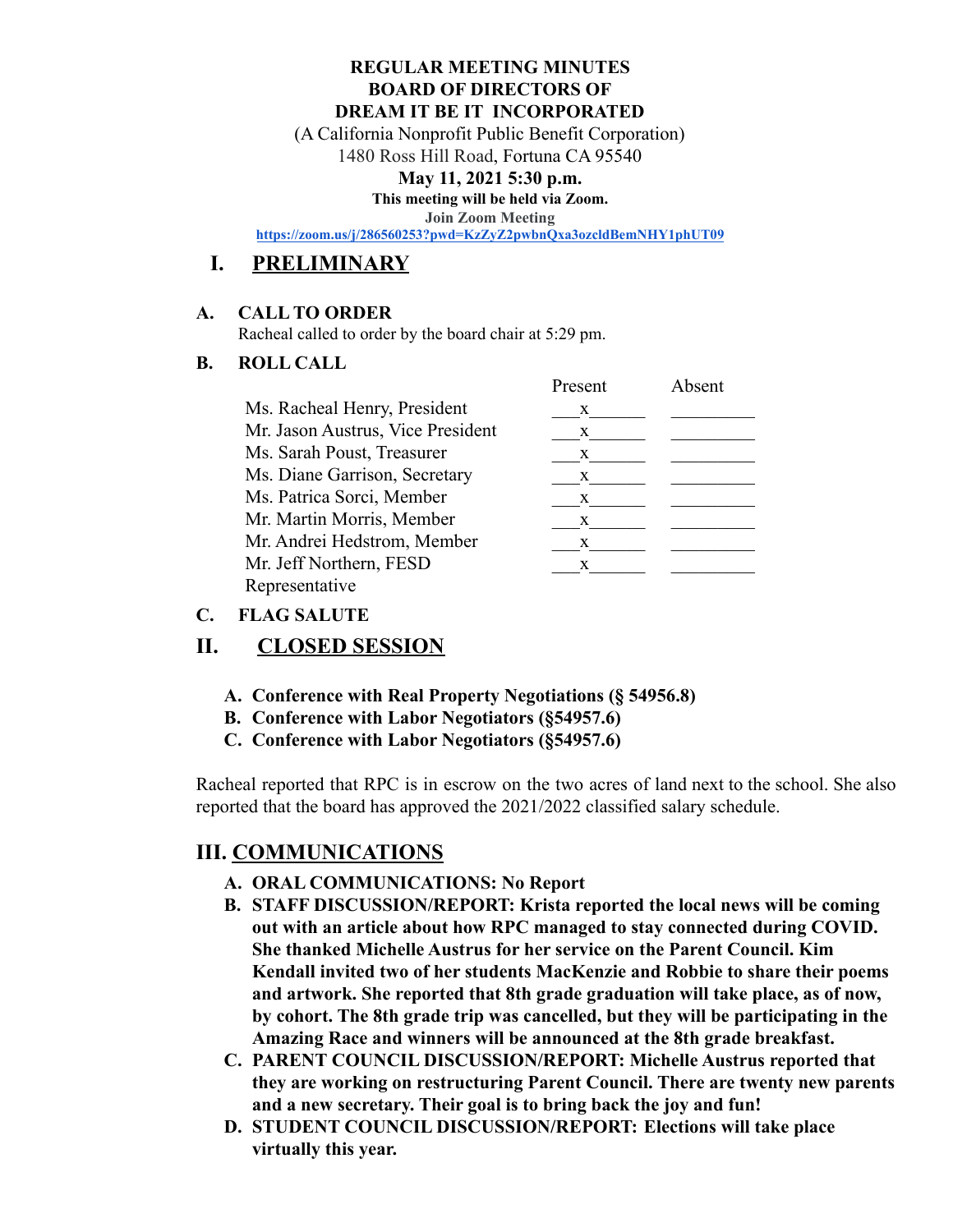## **V. CONSENT AGENDA**

- **A. MINUTES OF REGULAR MEETING OF APRIL 11, 2021**
- **B. DIBI TREASURER'S REPORT**
- **C. APPROVAL OF WARRANTS**
- **D. APPROVAL OF BUDGET SUMMARY**

**Andrei Hedstrom motioned to approve the consent agenda Seconded by Diane Garrison Vote: Unanimous**

### **IV. INFORMATION/ACTION ITEMS**

**A. Facilities Update**

**No action taken**

**B. Approval of Expanded Learning Opportunities Grant Plan**

**Andrei Hedstrom motioned to approve Seconded by Diane Garrison Vote: Unanimous**

**C. Local Control Accountability Plan Update**

**No action taken**

**D. Approval of part time Maintenance Position**

**Patrica Sorci motioned to approve Seconded by Sarah Poust Vote: Unanimous**

**E. Discussion of Board Member openings**

**Andrei Hedstrom motioned to approve board terms to three years, beginning when appointed Seconded by Diane Garrison Vote: Unanimous**

**F. Approval of Amended 2021-22 School calendar**

**Diane Garrison motioned to approve Seconded by Martin Morris Vote: Unanimous**